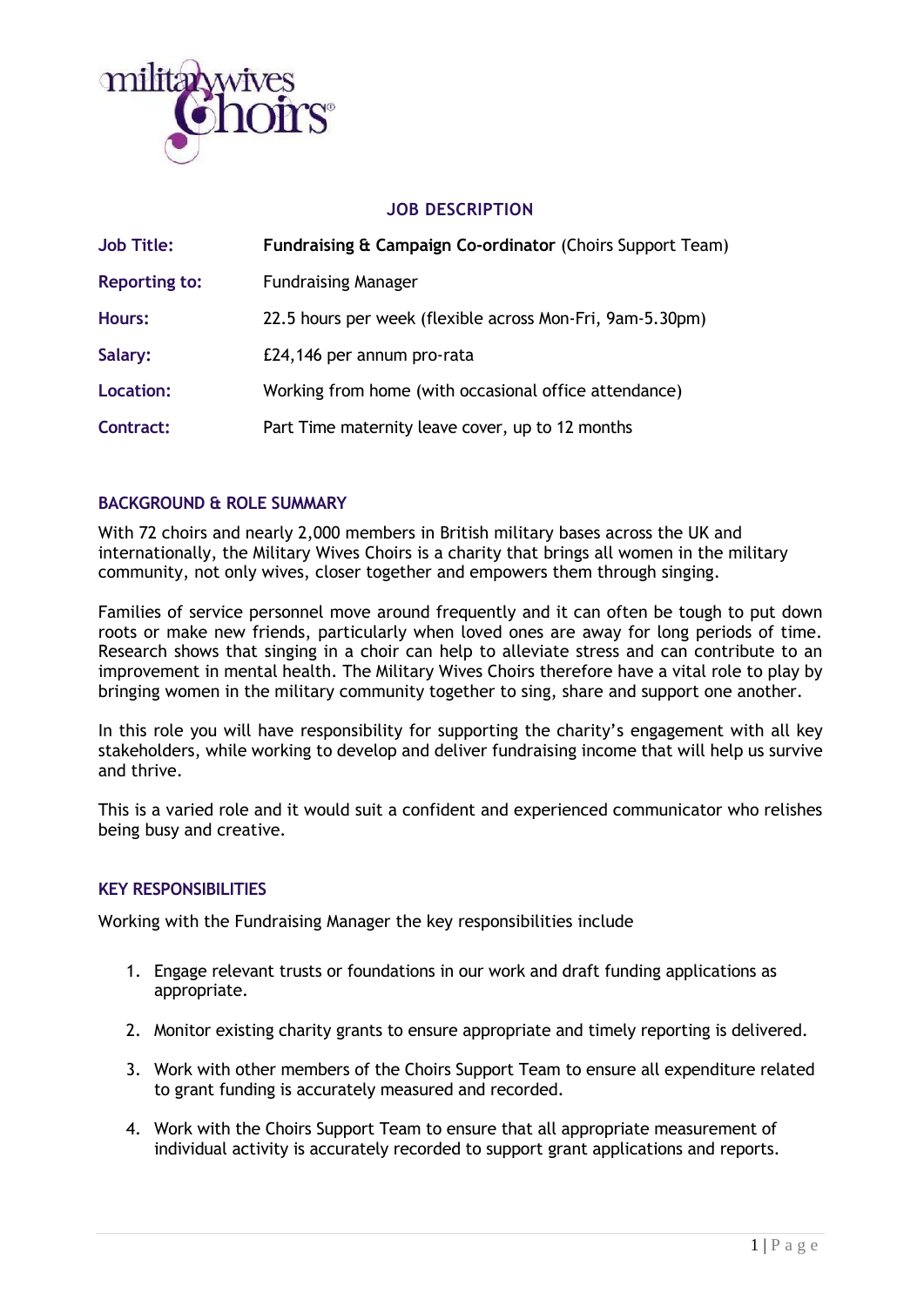- 5. Using the CRM system e-Tapestry to ensure all data remains accurate and timely.
- 6. Oversee the collection, analysis and secure storage of supporter contact details so that we comply with data protection laws
- 7. Support opportunities for fundraising and campaigns
- 8. Work with external providers and other military charities to deliver fundraising opportunities.
- 9. Work with the Fundraising Manager to develop and manage a 'Friends' individual giving scheme for the organisation, including thanking and recognising donors and sending out newsletters.

As a small team, we expect all team members to pick up other duties commensurate with their skills and capabilities and be flexible, adaptable and willing to take on new challenges.

## **PERSON SPECIFICATION**

| <b>Experience</b>                                                                     |  | <b>Desirable</b> |
|---------------------------------------------------------------------------------------|--|------------------|
| At least 12 months experience in a customer focused role                              |  |                  |
| Experience of handling data within CRM systems                                        |  |                  |
| An excellent understanding of audience communication and<br>development               |  |                  |
| Experience of working to tight deadlines                                              |  |                  |
| Fundraising experience of working in a fundraising, sales or<br>marketing environment |  |                  |
| Degree educated (or equivalent)                                                       |  | $\star$          |
| <b>Skills &amp; Personal Attributes</b>                                               |  | <b>Desirable</b> |
| First class communication skills (written and verbal) and listening<br>skills         |  |                  |
| A passion for the Military Wives Choirs, our mission and vision                       |  |                  |